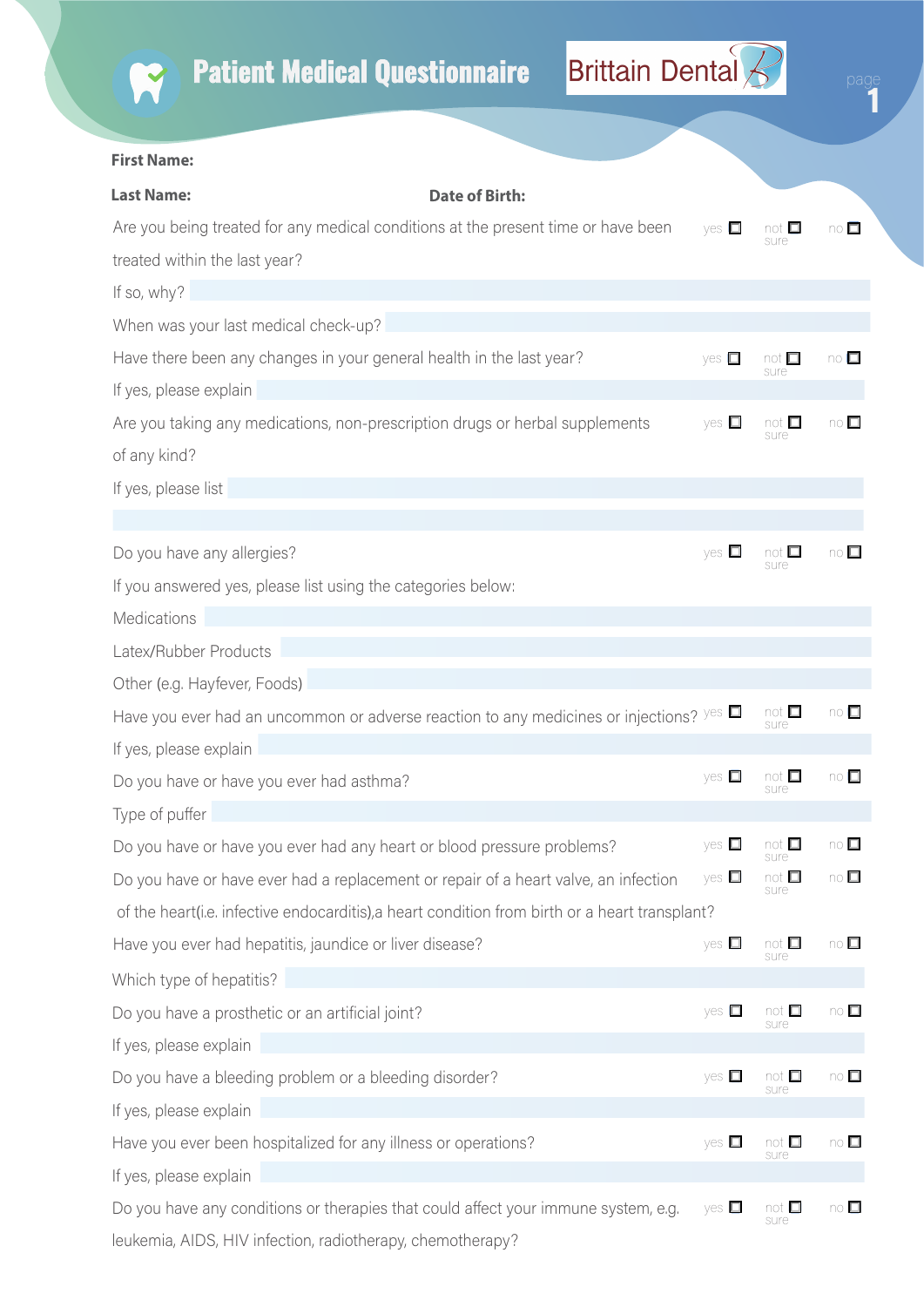R

 $\ddot{\mathbf{2}}$ 

| $\Box$ AIDS              | Digestive Disorders /<br><b>Acid Reflux</b> | Hypo/Hyperglycemia<br>H                             | Sexually Transmitted<br>Infection |
|--------------------------|---------------------------------------------|-----------------------------------------------------|-----------------------------------|
| $\Box$ Alzheimers        | Drug / Alcohol Dependency                   | <b>Kidney Disease</b><br>ப                          | $\Box$ Shortness of Breath        |
| $\Box$ Angina            | $\Box$ Emphysema                            | Lung Disease                                        | $\Box$ Sleep Apnea                |
| $\Box$ Anemia            | Epilepsy or Seizures                        | Lupus<br>П                                          | $\Box$ Steroid Therapy            |
| $\Box$ Arthritis         | $\Box$ Fibromyalgia                         | Migraine<br>ப                                       | Stomach Ulcers                    |
| $\Box$ Blood Transfusion | $\Box$ Head/Neck Injury                     | Mitral Valse Prolapse<br>ப                          | $\blacksquare$ Stroke             |
| $\Box$ Cancer            | $\Box$ Heart Attack                         | Osteoporosis Medications<br>(e.g. Fosamax, Actonel) | $\Box$ Thrush                     |
| $\Box$ Chest Pain        | $\Box$ Heart Murmur                         | Pacemaker                                           | $\blacksquare$ Thyroid Disorder   |
| □ Cold Sores             | High/Low Blood Pressure                     | Parkinsons Disease<br>l 1                           | TMJ Disorder                      |
| $\Box$ Diabetes Type 1   | $\Box$ HIV                                  | Radiation/Chemotherapy                              | $\Box$ Tuberculosis               |
| $\Box$ Diabetes Type 2   | <b>Hodgkins Disease</b>                     | <b>Rheumatic Feser</b>                              |                                   |

| Are there any conditions or disease not listed above that you have or have had? | $ves$ $\square$ | not $\square$<br>sure | $\overline{10}$                                  |
|---------------------------------------------------------------------------------|-----------------|-----------------------|--------------------------------------------------|
| If yes, please list                                                             |                 |                       |                                                  |
| Are there any diseases or medical problems that run in your family?             | yes $\square$   | not $\square$<br>sure | $\circ$ $\Box$                                   |
| (e.g. diabetes, cancer or heart disease)                                        |                 |                       |                                                  |
| If yes, please explain                                                          |                 |                       |                                                  |
| Do you smoke or chew tobacco products?                                          | $yes$ $\Box$    | not $\square$<br>sure | $\overline{\mathsf{no}}$ $\overline{\mathsf{m}}$ |
| Are you nervous during dental treatment?                                        |                 | not $\square$<br>sure | $\circ$ $\Box$                                   |
| If yes, please explain                                                          |                 |                       |                                                  |
| Do you consume alcohol? How much per week?                                      |                 |                       |                                                  |
|                                                                                 |                 |                       |                                                  |
| Do you consume cannabis? How much per week?                                     |                 |                       |                                                  |
|                                                                                 |                 |                       |                                                  |
| Do you use an e-cigarette or any type of vaporizer?                             |                 |                       |                                                  |
| Dentist<br>Tel:                                                                 |                 |                       |                                                  |

Address